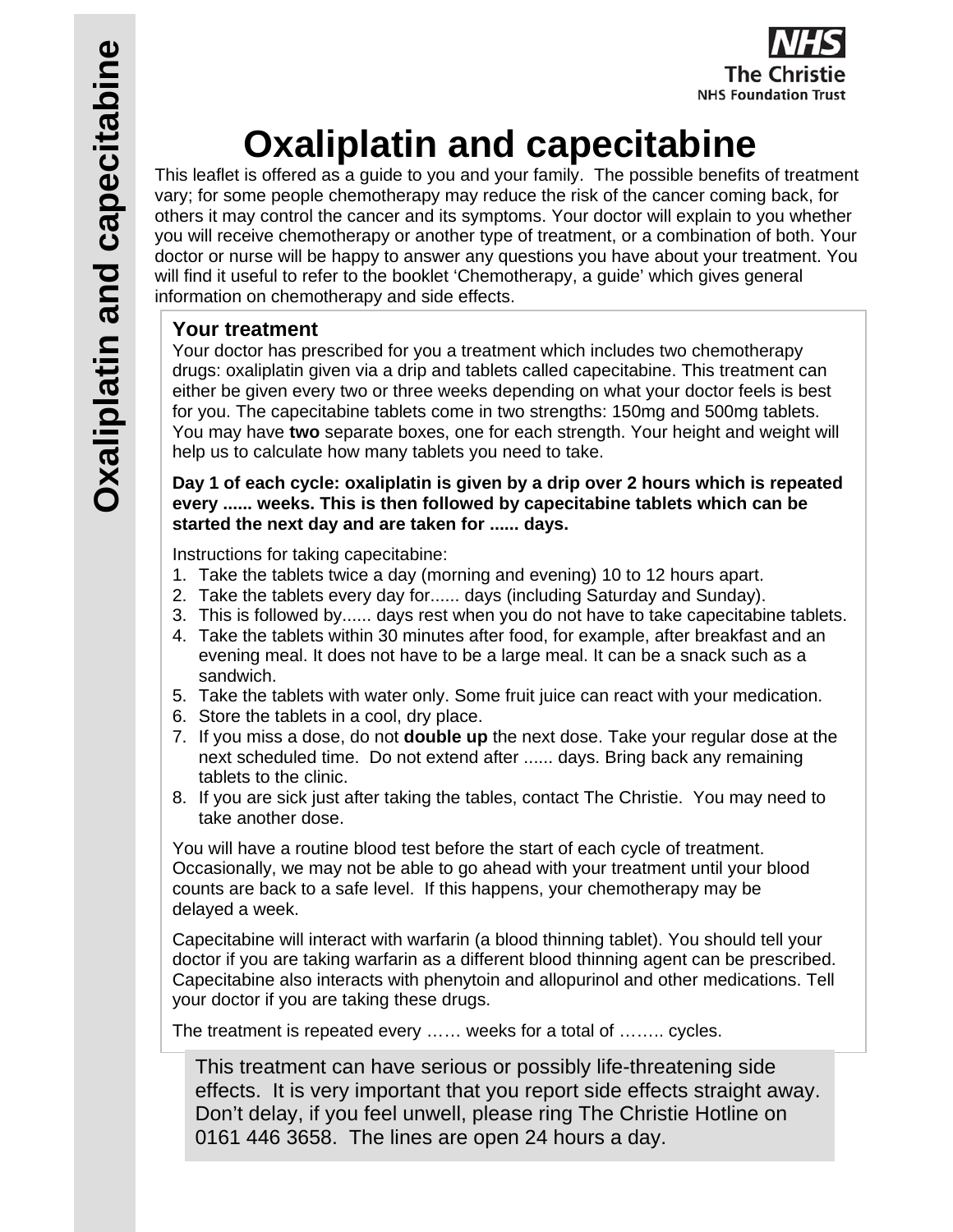#### **Increased risk of serious infection**

You are vulnerable to infection while you are having chemotherapy. Minor infections can become life-threatening in a matter of hours if left untreated. Symptoms of infection include fever, shivering, sweats, sore throat, diarrhoea, discomfort when you pass urine, cough or breathlessness. We recommend that you use a digital thermometer so you can check your temperature. You can buy one from your local chemist.

#### **If you feel unwell, you have symptoms of an infection or your temperature is 37.5ºC or above, or below 36ºC contact The Christie Hotline straight away**.

## **Possible side effects**

Chemotherapy can cause many different side effects. Some are more likely to occur than others. Everyone is different and not everyone gets all the side effects. Most side effects are usually temporary, but in some rare cases they can be life-threatening. It is important to tell your hospital doctor or nurse about any side effects so they can be monitored and, where possible, treated.

#### **Common side-effects (more than 1 in 10)**

#### **Nausea and vomiting (sickness)**

 A common side effect of your treatment is sickness. If you are sick (vomiting) please tell your doctor or nurse at The Christie. They will be able to give you advice about controlling these symptoms. It is important to try and eat regular healthy meals to maintain your energy. It is also very important to drink plenty of fluids to avoid becoming dehydrated.

We will prescribe anti-sickness medication for you when you begin treatment. If you do feel sick at home follow the instructions on the bottle/packet for taking these. You can contact The Christie Hotline if you need further advice to about how to control symptoms.

#### **Diarrhoea**

Diarrhoea is a common side effect of your treatment. If you have watery diarrhoea you should immediately take the anti-diarrhoea treatment that the doctor has prescribed for you. This is loperamide dispensed by The Christie pharmacy. Follow the doctor's instructions **EXACTLY**:

Take 2 loperamide capsules as soon as the first liquid stool occurs. Then take one capsule with each liquid loose stool. (The maximum dose of loperamide in a day is 8 capsules).

If you have an increase of more than 4 bowel movements each day compared to pretreatment, or any diarrhoea at night, please ring The Christie Hotline for advice.

#### **Sore mouth**

Your mouth may become sore or dry, or you may notice small mouth ulcers during this treatment. Drinking plenty of fluids and cleaning your teeth regularly and gently with a soft toothbrush can help to reduce the risk of this happening. We can prescribe a mouthwash for you to use during treatment. You can dilute this with water if your mouth is sore. Ask your doctor or nurse for further advice. There is also general mouth care information in the chemotherapy booklet. If you continue to have a sore mouth, please contact The Christie Hotline.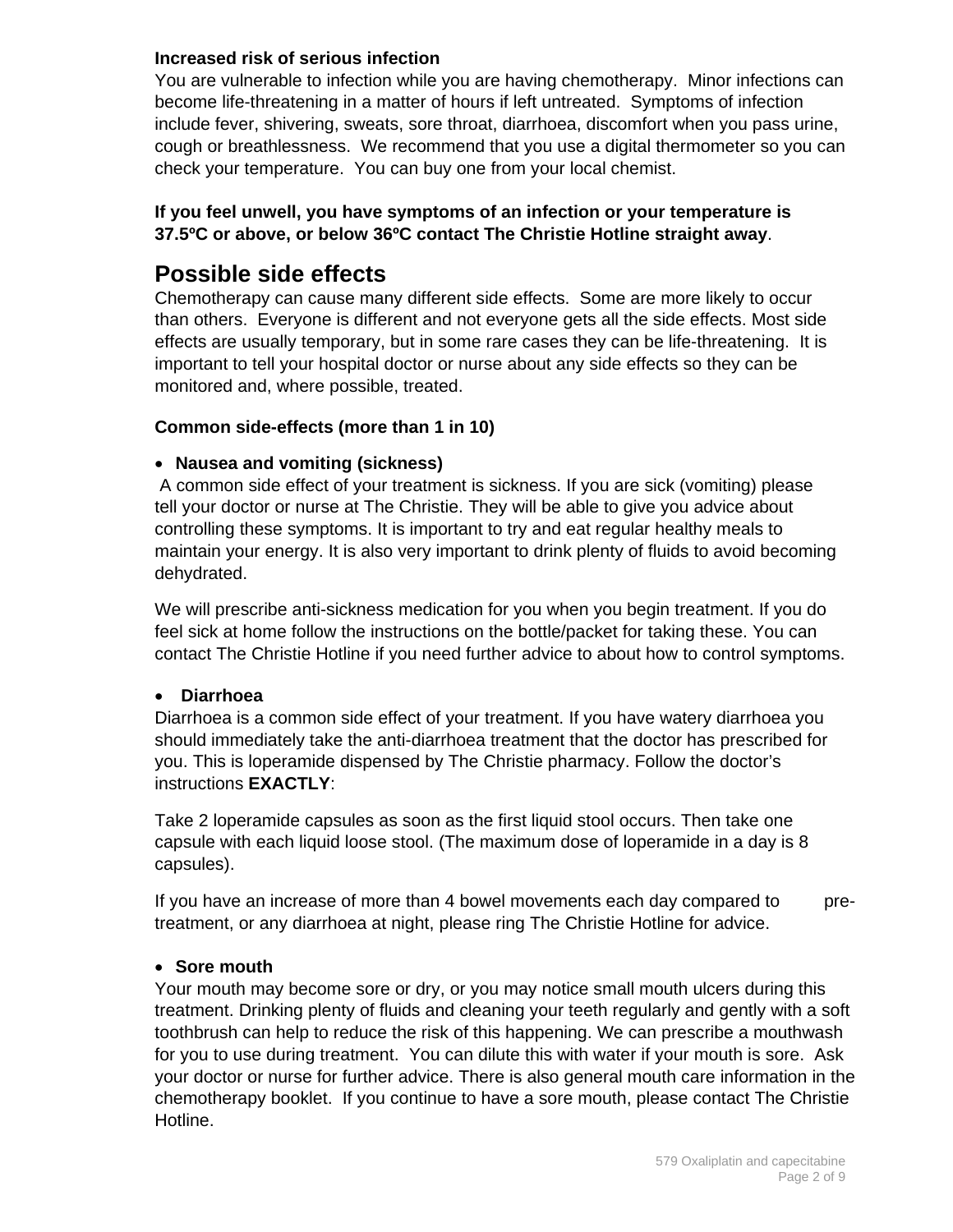#### **Numbness in fingers and toes**

Oxaliplatin can increase the sensitivity of nerve endings. You may develop pins and needles, tingling or numbness, or pains like small 'electric shocks' and may have difficulty in carrying out delicate tasks such as buttoning clothes (this may sometimes occur in association with cramps) which may last for a few days. These symptoms are often triggered by exposure to cold. Take care with extreme drops of temperatures, for example, opening fridge/freezers. Avoid drinking iced drinks and eating very cold food for 24 hours before the treatment and for 24 hours afterwards. The chance of these symptoms occurring increases as you receive more oxaliplatin and will improve over time once you stop treatment. Rarely, the numbness can be permanent. It may be necessary to interrupt or stop the oxaliplatin if numbness and tingling are causing you problems. Take care when using hot water as you may burn yourself. Use protective gloves when cooking and gardening. **(See Appendix for further information).** 

#### **Skin and nail changes**

**PPE (palmar-plantar erythema):** The skin on your hands and feet may become very dry, red and sore with some cracking. Tell your doctor. Cream and tablets can be prescribed to help. Your chemotherapy dose may need to change. Try to keep your hands and feet cool and if possible, uncovered.

**Hyperpigmentation:** Less commonly, your skin may appear darker in colour or lightly tanned, especially around the joints. This is known as hyperpigmentation. Asian and African-Caribbean people may develop noticeable light patches on their skin. The skin will return to normal when treatment is finished.

**Increased sensitivity to the sun:** Your skin will tan or burn in the sun more easily. Sit in the shade, avoid too much sun and use a high factor sunblock cream and wear a hat.

**Nail changes:** You may have a blue tinge or darkening of the nails, flaking of the nails or pain and thickening of the area where the nail starts growing.

#### **Lethargy**

Some chemotherapy may make you feel tired and lacking in energy. It can be frustrating when you feel unable to cope with routine tasks. If you do feel tired, take rest and get help with household chores. If necessary, take time off work. Gentle exercise such as walking can be beneficial.

#### **Uncommon side-effects (less than 1 in 10)**

#### **Anaemia (low number of red blood cells)**

While having this treatment you may become anaemic. This may make you feel tired and breathless. Let your doctor or nurse know if these symptoms are a problem. You may need a blood transfusion.

#### **Bruising or bleeding**

This treatment can reduce the production of platelets which help the blood clot. Tell your doctor if you have any unexplained bruising or bleeding, such as nosebleeds, bloodspots or rashes on the skin, and bleeding gums. You may need a platelet transfusion.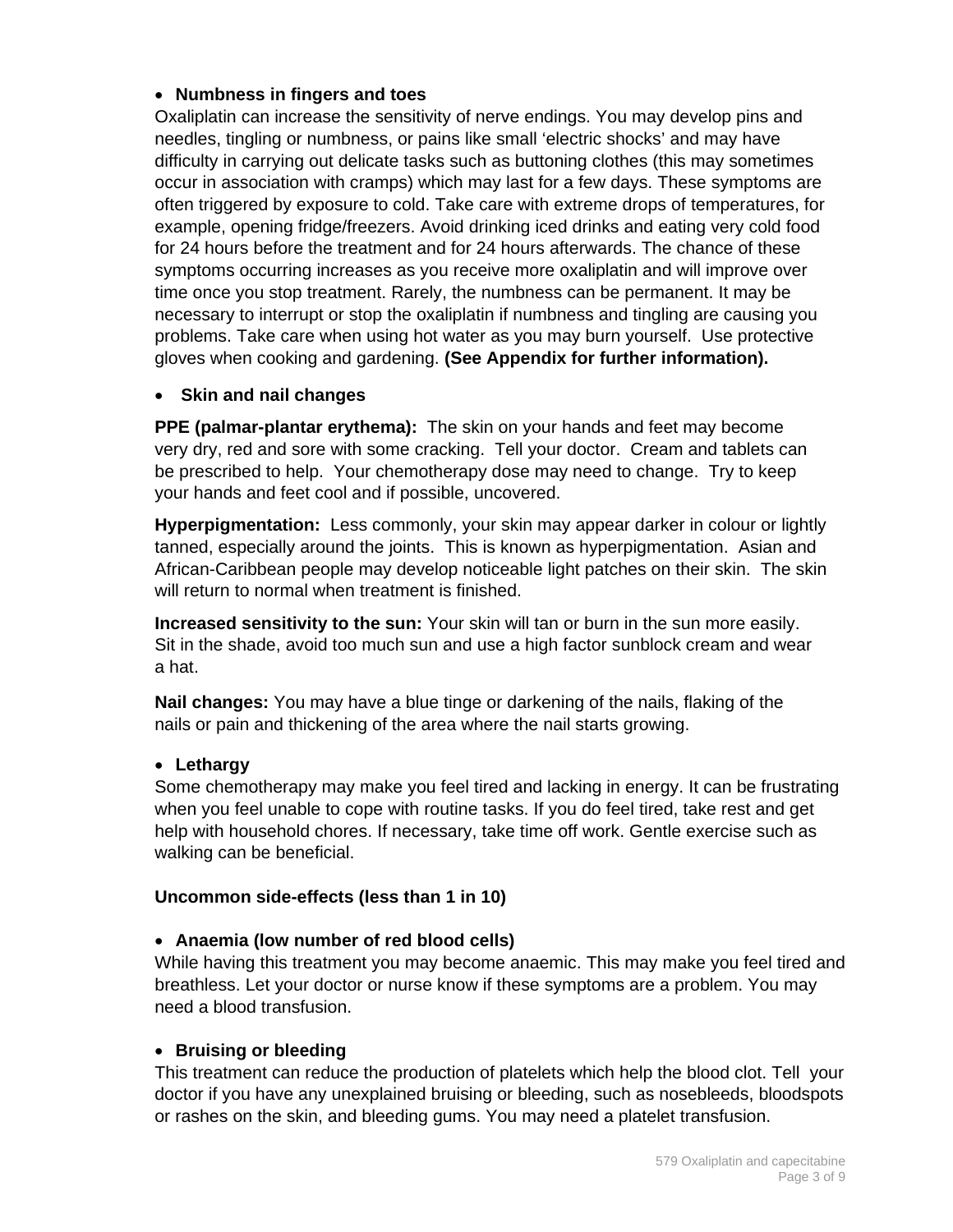#### **Watery eyes**

Your eyes may also water often this will improve in time and needs no specific treatment. But if you have ongoing symptoms please discuss this with your doctor or nurse.

#### **Hair thinning**

Hair loss is very unusual with this treatment. In rare cases some hair loss may occur during treatment. It is advisable to avoid perms, colours, use of hot brushes and vigorous, frequent washing that could increase hair loss. Please remember that this is a temporary side effect and your hair will grow back when your treatment is completed. Very rarely, hair loss can be permanent. If you would like an appointment with the wig service, this can be arranged for you. Ask the staff for a copy of *'*The wig fitting service.'

#### **Vein pain**

This chemotherapy can cause pain along the vein during and after treatment. This should only be temporary but contact your hospital doctor or nurse if this becomes severe.

#### **Infusion reactions**

Sometimes you may experience unpleasant feelings in the throat, particularly when swallowing which can give the sensation of shortness of breath. However, you will be able to breathe normally. These sensations usually occur while you are having oxaliplatin and may be dealt with by slowing the infusion of oxaliplatin from 2 to 6 hours. Also taking a warm (not hot) drink can help if cold air is causing you swallowing difficulties. Rarely patients can experience jaw pain.

 **Extravasation** is when chemotherapy leaks outside the vein. If you develop redness, soreness or pain at the injection site at any time please let us know straight away.

#### **Herbal medicine**

Some herbal medicine including St John's Wort can affect the chemotherapy. You should let your doctor or nurse know if you are taking any herbal medication, complementary or alternative medicines, including vitamins, minerals and medicines purchased over-thecounter.

#### **Rare side-effects (less than 1 in 100)**

#### **Allergic reactions**

Whilst receiving the oxaliplatin patients rarely can feel hot, faint, breathless, sick, or develop an itchy rash. These can be symptoms of an allergic reaction. If an allergic reaction is suspected the oxaliplatin drip will be stopped and medications can be given to settle the allergic reaction. Allergic reactions are more likely to occur after several months of treatment, or when the treatment is being re-started after a treatment break. If treatment is being re-started after a break, additional drugs are given to reduce the risk of an allergic reaction occurring. If you have an allergic reaction to Oxaliplatin your doctor will discuss with you what treatment options are available.

#### **Severe skin reaction**

Very rarely you may develop a severe skin reaction. If you experience tender red skin patches which subsequently blister please **seek urgent medical advice**. The skin changes may be preceded by fever, chest symptoms and photophobia (a need to squint or close your eyes, which is worse in bright light). These symptoms may be caused by conditions called Toxic Epidermal Necrolysis (TEN) and Stevens Johnson Syndrome (SJS).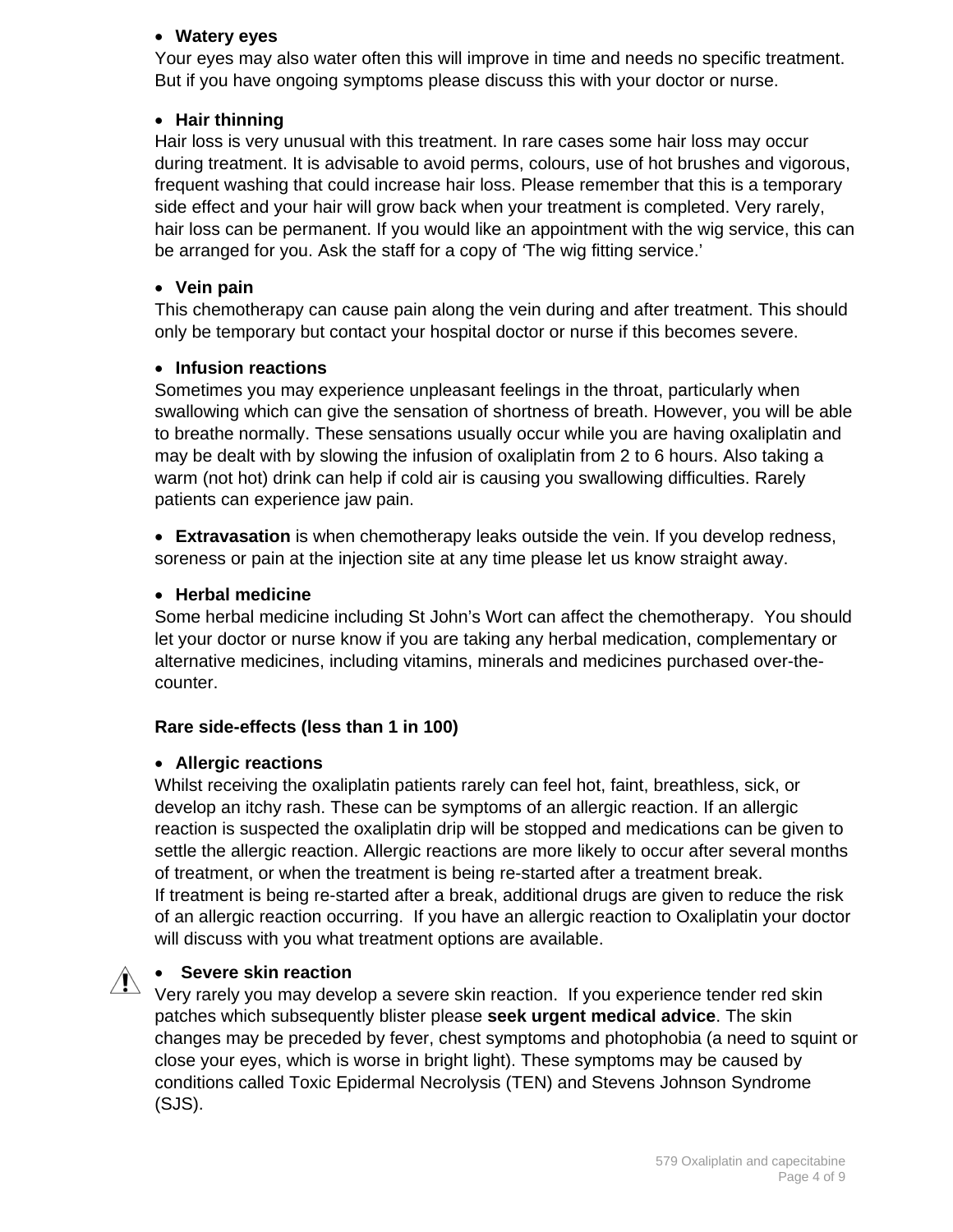#### **Serious and potentially life threatening side effects**

In a small proportion of patients chemotherapy can result in very severe side effects which may rarely result in death. Approximately 3-5% of the general population have a genetic defect which results in the accumulation of capecitabine in the body which can increase the risk of serious, potentially fatal complications. The team caring for you will discuss the risk of these side effects with you.

#### **Chest pain or stroke**

 $\sqrt{N}$  A small number of patients receiving capecitabine can experience chest pain (angina) or rarely have a heart attack. Extremely rarely this may lead to death. Other complications such as stroke or mini-stroke can happen but are exceptionally rare. If you develop any of these symptoms you should **ring 999 and go immediately to your nearest Accident and Emergency department.** You may have an electrocardiograph (ECG) to check your heart before you start your chemotherapy. **Do not take any further** capecitabine tablets until agreed by the team at The Christie.

# **Blood clots**

During this treatment you are more at risk of blood clots in the legs (DVT) or lungs (PE). Occasionally these clots can be life-threatening. To help prevent clots, keep mobile and drink plenty of non-alcoholic fluids.

#### **Increased risk of serious infection**

As discussed earlier chemotherapy results in an increased risk of severe infections which can be life threatening.

## **Sex, contraception & fertility**

**Protecting your partner and contraception:** We recommend that you or your partner use a condom during sexual intercourse while you are having the course of chemotherapy. Chemotherapy is dangerous to unborn babies and this will also protect you and your partner from any chemotherapy drugs that may be present in semen and in the vagina. If you suspect that you may be pregnant please tell your doctor immediately.

**Fertility:** This chemotherapy may affect your ability to have children. Your doctor or nurse should have discussed this with you. If not, please ask them before you start treatment.

## **Late side effects**

Some side effects may become evident only after a number of years. In reaching any decision with you about treatment, the potential benefit you receive from treatment will be weighed against the risks of serious long term side effects to the heart, lungs, kidneys and bone marrow. With some drugs there is also a small but definite risk of developing another cancer. If any of these problems specifically applies to you, the doctor will discuss these with you and note this on your consent form.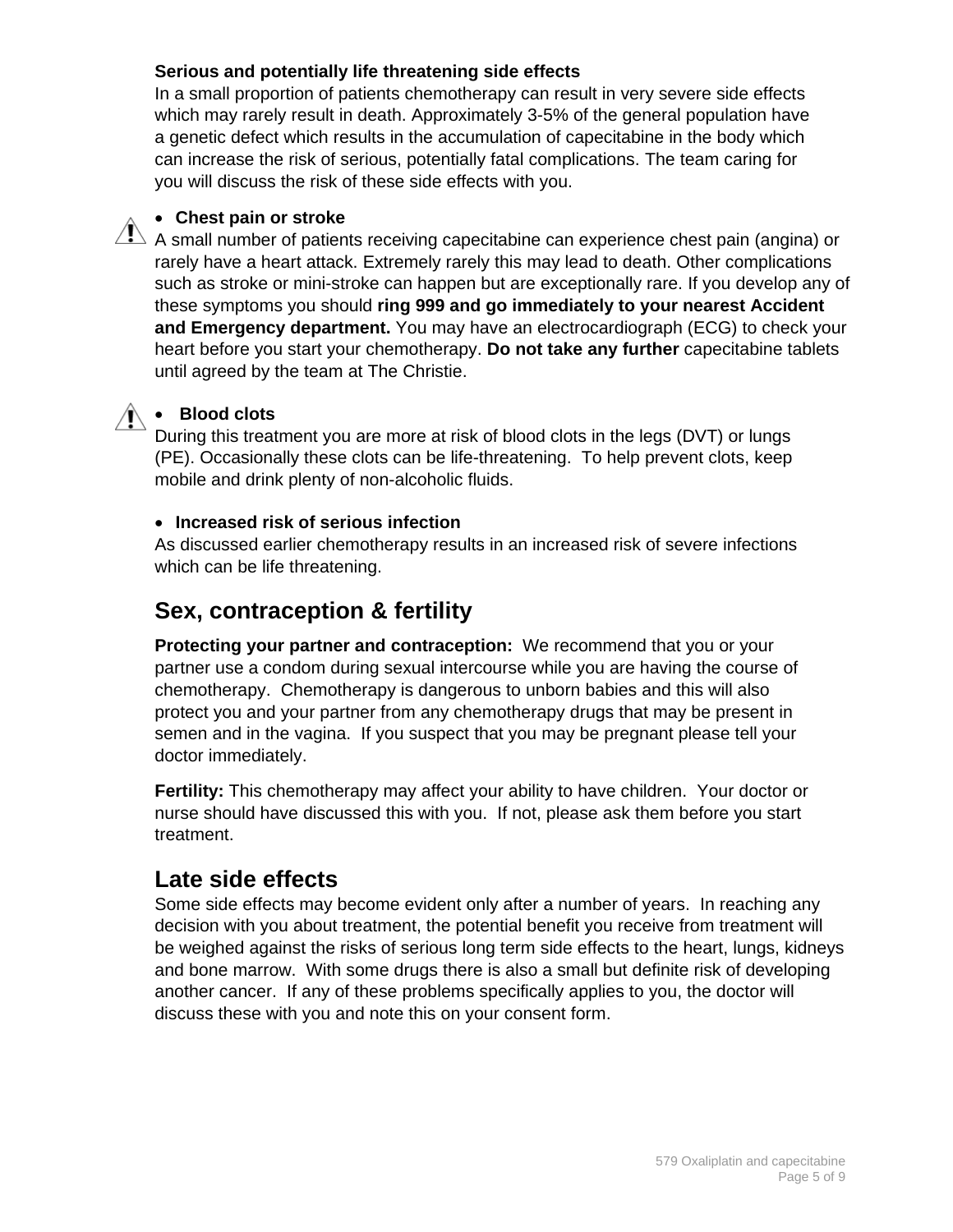## **Contacts**

If you have any general questions or concerns about your treatment, please ring the area where you are having treatment:

- Administration enquiries **0161 918 7606/7610**
- Chemotherapy nurse: **0161 918 7171**
- Clinical trials unit **0161 918 7663**

For advice ring The Christie Hotline on **0161 446 3658** (24 hours)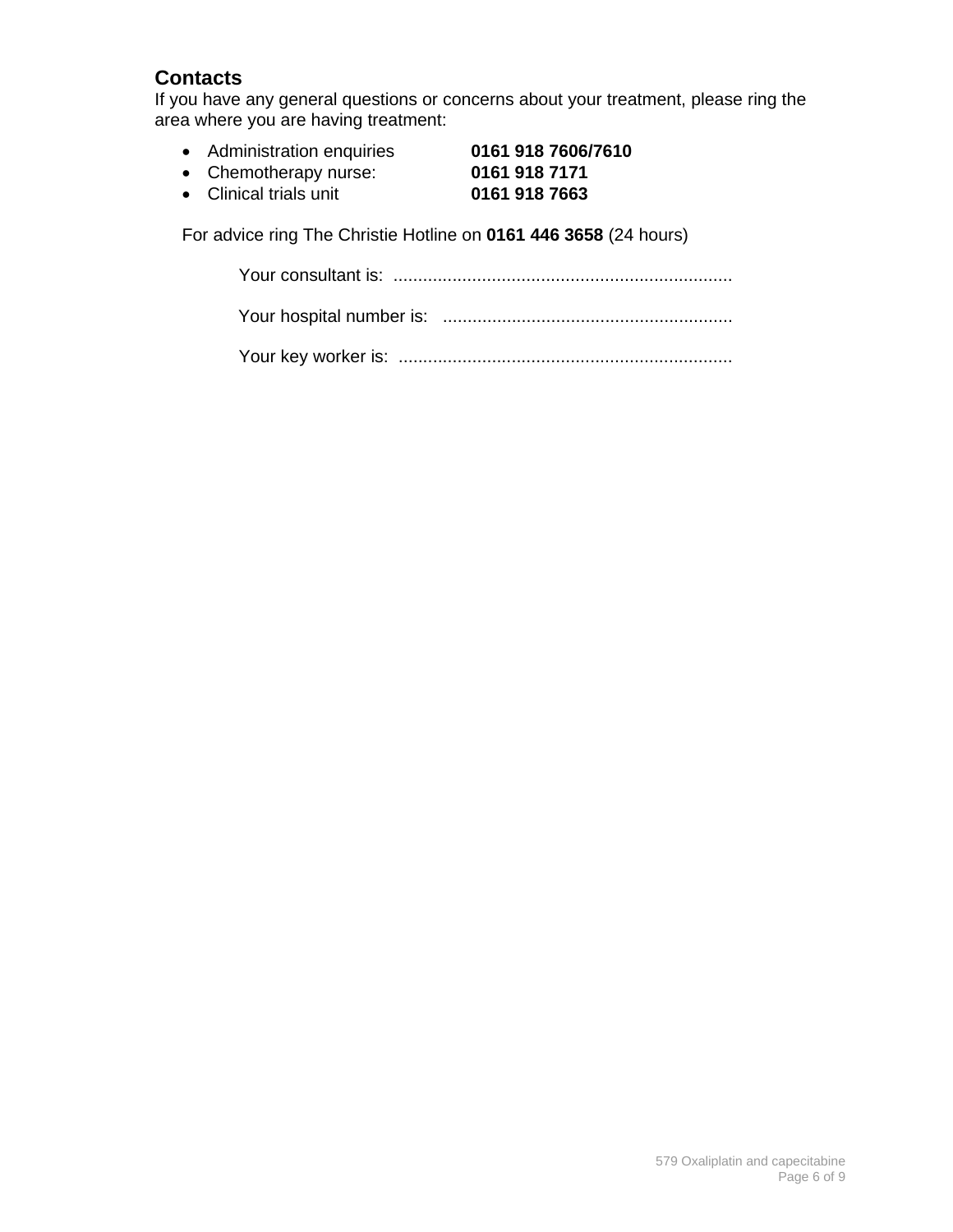If you need information in a different format, such as easy read, large print, BSL, braille, email, SMS text or other communication support, please tell your ward or clinic nurse.

We try to ensure that all our information given to patients is accurate, balanced and based on the most up-to-date scientific evidence. If you would like to have details about the sources used please contact **patient.information@christie.nhs.uk** 

*© 2018 The Christie NHS Foundation Trust. This document may be copied for use within the NHS only on the condition that The Christie NHS Foundation Trust is acknowledged as the creator.* 

> Contact The Christie Hotline for urgent support and specialist advice

#### **The Christie Hotline: 0161 446 3658**

Open 24 hours a day, 7 days a week

The Christie NHS Foundation Trust Wilmslow Road Withington Manchester M20 4BX Tel: 0161 446 3000 www.christie.nhs.uk

The Christie Patient Information Service November 2018 - Review July 2020



CHR/CT/579/04.03.08 Version 6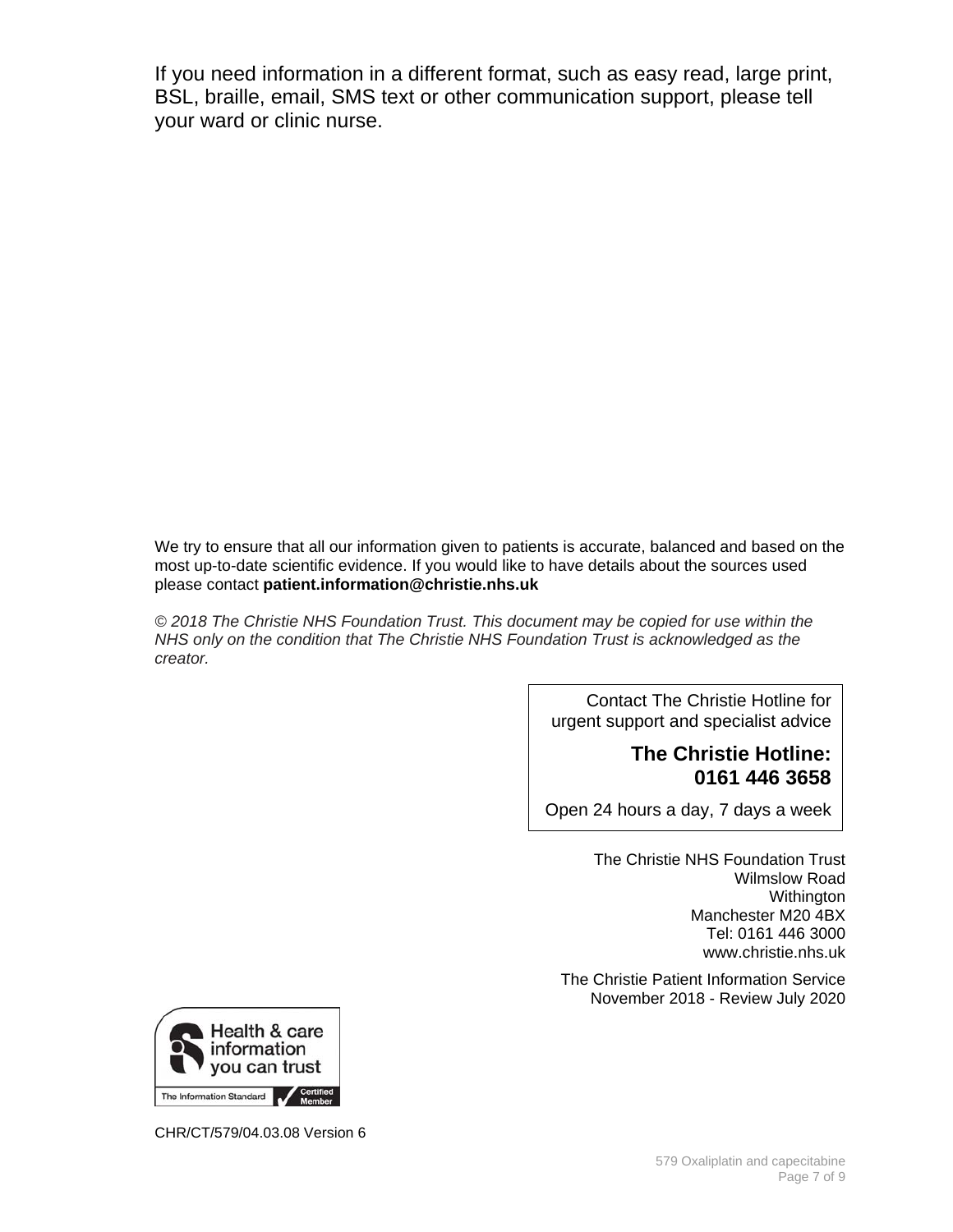# **Appendix**

# **Oxaliplatin-induced peripheral neuropathy**

Oxaliplatin is a commonly prescribed drug used in the treatment of gastrointestinal cancers. It has been used for many years, and the safety profile and side-effects are well known. **Peripheral neuropathy** (nerve damage) is a common side effect due to the effects of oxaliplatin on the nerves. Almost all patients experience temporary symptoms of pins and needles exacerbated by exposure to the cold. However, repeated treatment can cause persistent numbness to develop in more than 30% of patients treated with oxaliplatin, which can be long lasting, troublesome and permanent in up to 10% of patients.

It is important that patients and their carers are alert to the signs and symptoms of peripheral neuropathy. The symptoms should improve slowly after the treatment has finished, but in some people they may never go away and have potential to affect their quality of life forever. Sometimes the effects of the nerve damage become apparent, or even worsen **after** the discontinuation of the chemotherapy.

Oxaliplatin, in combination with 5-fluorouracil (5FU) or capecitabine-based chemotherapy, is proven to help improve the treatment of patients with bowel cancer in a number of different situations. However, the benefit is relatively modest, compared with 5FU or capecitabine- based chemotherapy used alone. Please do not worry if you are advised to stop oxaliplatin if you develop signs and symptoms of peripheral neuropathy. It is much safer to stop sooner rather than later, and you can still continue to receive and benefit from 5FU or capecitabine-based chemotherapy.

#### **Signs and symptoms of peripheral neuropathy:**

For most individuals, tingling in hands will be triggered by anything **cold,** such as iced drinks and cold air. If you notice that your symptoms are related to the cold, you should avoid cold food and drinks and wrap up warmly (wear gloves, socks and a scarf to cover your nose and mouth) in the cold weather. Use gloves when taking things out of the freezer or fridge. These symptoms are generally short lived and expected with the use of oxaliplatin. If however you have these symptoms all the time, you do need to inform the cancer specialist and the nurse treating you.

The symptoms of peripheral neuropathy are known to worsen in terms of severity and duration with successive treatments. This is known as a *cumulative* effect. These symptoms can include numbness, tingling and cramping of the hands and feet. You may also find it hard to fasten buttons or to do other fiddly tasks such as tying shoelaces. In more severe or established cases one can experience difficulties writing, using a computer keyboard or difficulties in day to day walking (unable to feel the ground). In severe cases, these symptoms can mean that it is no longer safe for a patient to drive. This is why we want to emphasise the need to stop the drug in a timely manner, rather than carry on too long, causing more difficulties.

The medical team would want to review and adjust the dose of the oxaliplatin drug to account for this and reduce the risk of more severe permanent nerve damage. Therefore every time you attend for a chemotherapy review you should be asked